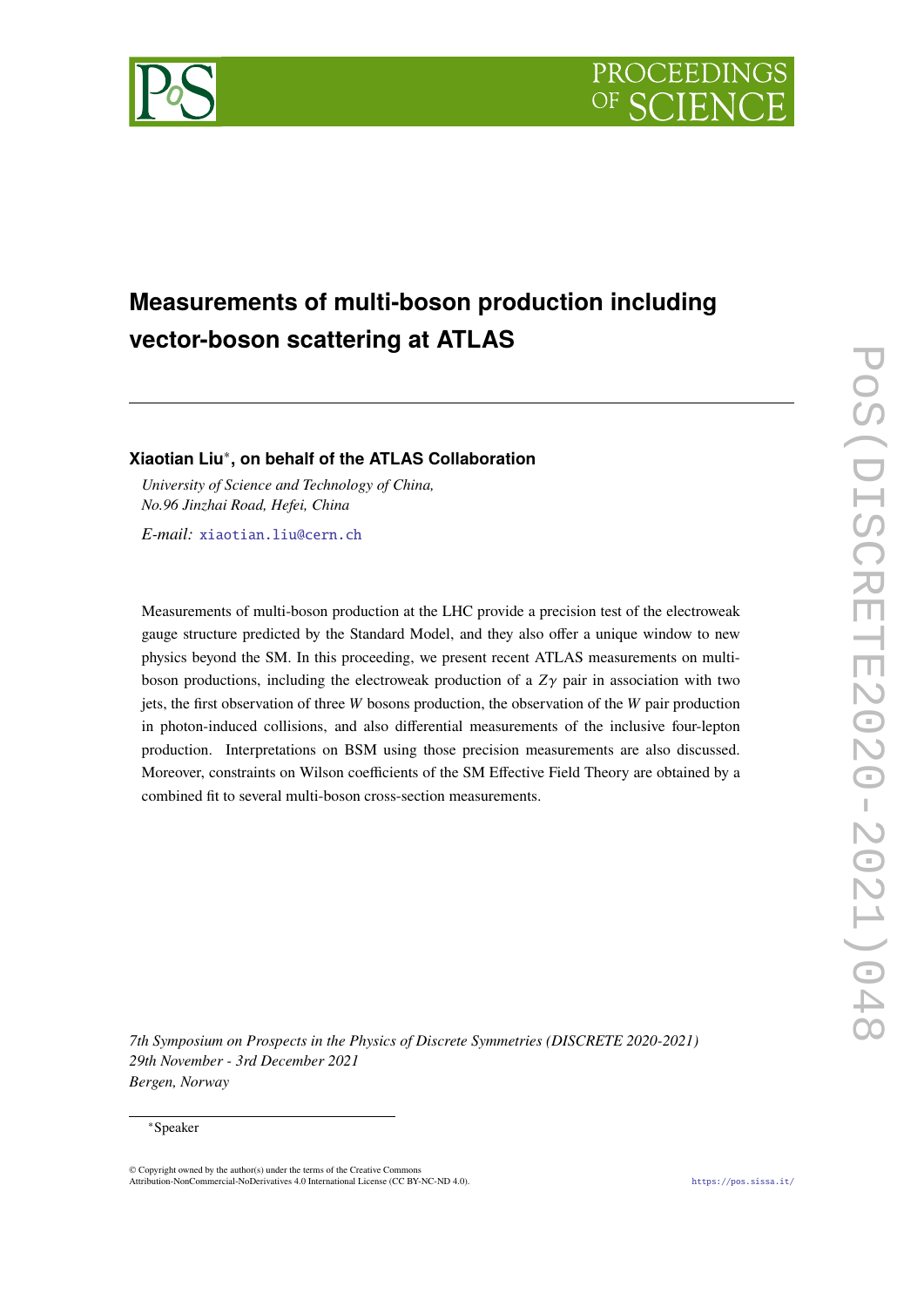# **1. Introduction**

Measurements of multi-boson productions are essential to establish the existence of gauge self-interaction, including triple gauge coupling and quartic gauge couplings, and deepen our knowledge of the  $SU(2)_L \times U(1)_Y$  properties of the electroweak theory. Vector boson scattering (VBS) processes directly probe the gauge unitarity of the Brout-Englert-Higgs mechanism (BEH mechanism) [\[1,](#page-5-0) [2\]](#page-5-1). On the other hand, the multi-boson process opens a promising window for new physics beyond the Standard Model (BSM), such as anomalous triple gauge couplings (aTGC) vertices. In this proceeding, recent ATLAS results on multi-boson productions are presented, including measurements of electroweak production of  $Z\gamma$  in association with 2jets, observation of the  $W$  pair production in photon-induced collisions as well as the first observation of three  $W$  bosons production. Figure [1](#page-1-0) shows the representative leading order Feynman digrams contributing to the processed above. Besides, differential measurement of four-lepton cross-sections and combined EFT fit on several differential measurements at ATLAS are also introduced. All the work is based on the collision data collected by the ATLAS detector [\[3\]](#page-5-2) during Run2 of LHC (2015-2018) with a corresponding integrated luminosity of 139 fb<sup>-1</sup>.

<span id="page-1-0"></span>

**Figure 1:** (a)  $Z\gamma j j$  quartic gauge coupling; (b)  $Z\gamma j j$  triple gauge coupling; (c)  $Z\gamma j j$  electroweak non-VBS process; (d)  $Z\gamma j j$  gluon exchange; (e)  $Z\gamma j j$  gluon radiation; (f)  $\gamma\gamma WW$  triple gauge coupling; (g)  $\gamma\gamma WW$ quartic gauge coupling; (h) WWW production processes.

# **2.** Observation of the electroweak production of  $Z\gamma jj$

This work reports the observation of electroweak production of  $Z\gamma$  + 2 jets process, which probes the Z $\gamma$  version of VBS. Two decay channels of  $Z \to \ell \ell$  and  $Z \to \nu \nu$  are studied separately [\[4,](#page-5-3) [5\]](#page-5-4). The final state of  $Z\gamma j j$  has contributions from electroweak-induced processes (Process (a), (b) and (c) in Figure [1\)](#page-1-0) as well as QCD-induced processes (Process (d) and (e) in Figure [1\)](#page-1-0). The latter ones are the most dominant background. Topology study has revealed that electroweak processes are associated with more central boson pair and two forward hadronic jets in the opposite hemisphere. A discriminant, centrality, is designed accordingly to enhance the electroweak processes. In charged leptonic Z decay channel, the centrality is defined as in equation [1.](#page-1-1)

<span id="page-1-1"></span>
$$
\zeta(\ell\ell\gamma) = |\frac{y_{\ell\ell\gamma} - (y_{j_1} + y_{j_2})/2}{y_{j_1} - y_{j_2}}|
$$
\n(1)

in which  $y_{\ell\ell\gamma}$  is the rapidity of  $Z\gamma$  system,  $y_i$  represents the rapidity of jet. Signal region is defined with  $\zeta(\ell\ell\gamma) < 0.4$  while in control region  $\zeta(\ell\ell\gamma) > 0.4$ . Other event selections are detailed in [\[4\]](#page-5-3).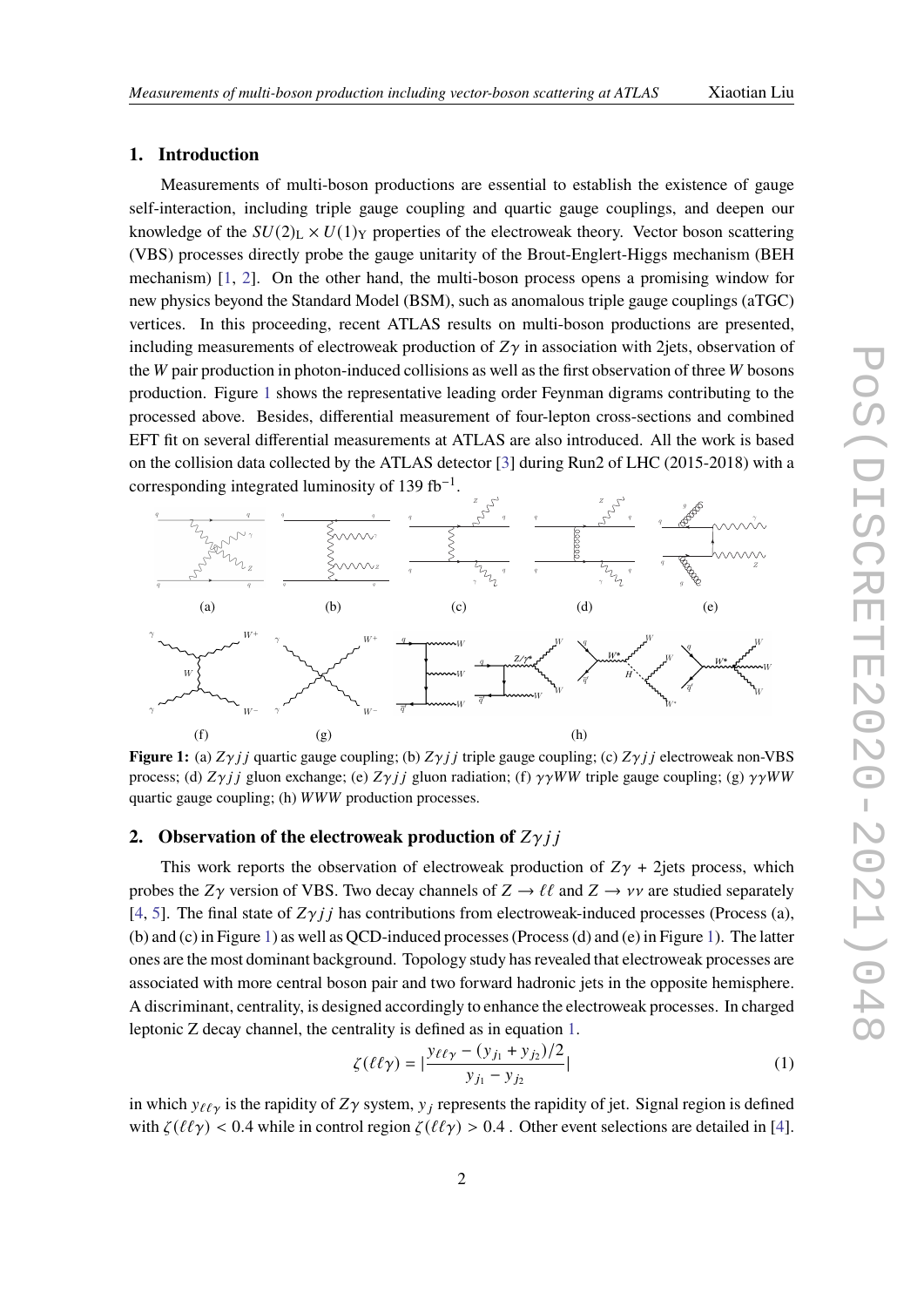The post-fit plots of  $m_{ij}$  distribution are (a) and (b) in Figure [2](#page-3-0) for signal region and control region. Electroweak production is observed with a significance of  $10\sigma$  (exp.  $11\sigma$ ). The fiducial production cross-section is measured to be 4.49  $\pm$  0.58 fb. For  $Z \rightarrow \nu \nu$  channel, a similar centrality is defined to condense the electroweak events [\[5\]](#page-5-4) and the post-fit plot of  $m_{ij}$  is (c) in Figure [2.](#page-3-0) The reported observation significance of electroweak production is  $5.2\sigma$  (exp.  $5.1\sigma$ ) and the measured fiducial cross-section is  $1.31 \pm 0.29$  fb. Both of them are found to be consistent with SM predictions of  $4.73 \pm 0.27$  fb for  $\ell\ell$  channel and  $1.27 \pm 0.17$  fb for vv channel.

# **3.** Observation of  $\gamma \gamma \rightarrow WW$  production

In the SM, the  $\gamma \gamma \rightarrow WW$  process proceeds via triple and quartic gauge-boson interactions (shown in (f) and (g) of Figure [1\)](#page-1-0). This process is special as it involves exclusively the diagrams with self-couplings of electroweak gauge bosons at leading order. The  $W$  pairs are selected to decay into opposite-charge  $e\mu v_e v_\mu$ . The process is purely electroweak, and the initial protons either stay intact or fragment but with very forward direction. These properties mean the charged particle activity around the vertex is largely suppressed. Hence the strategy to distinguish the signal from background consisting of non-photon collisions is set to select isolated di-lepton vertex with no additional tracks. A large number of data-driven methods are in use for track multiplicity correction as it's badly modelled. The density of pile-up vertices is corrected by a reweighting procedure based on number of tracks sampling from different longitudinal impact parameter  $z_0$ . The background prediction distorted by underlying events is corrected with Drell-Yan process measurement. And additional rescattering after initial  $\gamma \gamma \rightarrow WW$  and dissociative components are corrected by  $\gamma \gamma \to \ell \ell$  data [\[6\]](#page-5-5). The signal region is defined with  $n_{\text{trk}} = 0$  and  $p_{\text{T}}^{e\mu}$  $_{\rm T}^{e\mu} > 30$  GeV, and the rest of  $n_{\text{trk}} \otimes p_{\text{T}}$  phase space are treated as control regions as shown in Figure [3.](#page-3-1) The Background only hypothesis is rejected with significance of 8.4 $\sigma$  (exp. 6.7 $\sigma$ ) by simultaneously fit in signal region and control regions. A cross-section of  $3.13 \pm 0.42$  fb is measured in the fiducial volume, while the SM prediction is  $2.34 \pm 0.27$  fb. The difference might be caused by the imprecise data-driven scale factor to correct the additional rescattering mentioned above. More data is needed to pin the effect down. [\[6\]](#page-5-5).

# **4. Observation of WWW production**

The production channels of  $WWW$  are shown in (h) of Figure [1.](#page-1-0) This work presents the observation of this process at ATLAS [\[7\]](#page-5-6). The measurement is done in two channels:  $2\ell$  channel with two same-sign leptons  $(e^{\pm}e^{\pm}, e^{\pm}\mu^{\pm}, \mu^{\pm}\mu^{\pm})$  as well as at least two jets; 3 $\ell$  channel in which all W bosons decay leptonically with no same-flavor opposite-sign leptons. The background is mainly from  $WZ$  process,  $\gamma$  conversion, charge-flip and non-prompt leptons. To classify signal and background, a multivariate technique, Boosted Decision Tree (BDT), is used in  $2\ell$  and  $3\ell$  channels respectively. The typcial BDT input variables used are  $p<sub>T</sub>$  of leptons and jets as well as missing  $E_T$  significance etc [\[7\]](#page-5-6). A Data-driven approach is applied to scale  $WZ$  background (with leptonic W/Z decays) according to jet multiplicity. Figure [4](#page-3-2) shows the BDT output distributions in different channels. The signal significance from the fit on BDT output distributions in the signal region and  $m_{\ell\ell\ell}$  distributions in WZ control regions finally yields 8.2 $\sigma$  (exp. 5.4 $\sigma$ ), indicating the observation of WWW production. The inclusive cross-section is measured to be  $820 \pm 128$  fb, approximately 2.6 standard deviations from the predicted cross section of  $511 \pm 18$  fb. The discrepancy will be further studied with large data sets of ATLAS in future Run3 of LHC. [\[7\]](#page-5-6)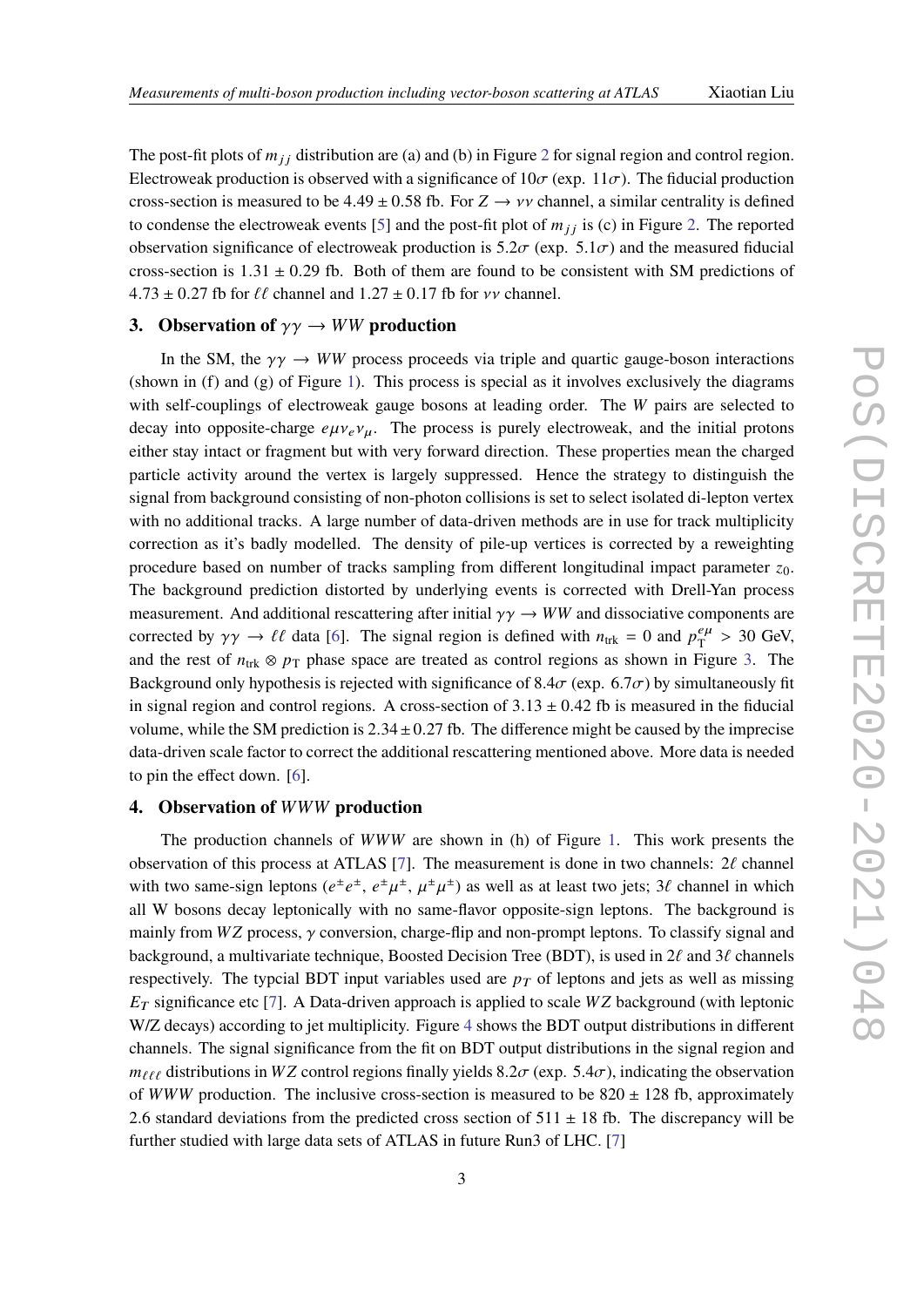<span id="page-3-0"></span>

**Figure 2:** Post-fit  $m_{ij}$  distribution in signal region ( $\zeta(\ell\ell\gamma) < 0.4$ ) (a) and control region ( $\zeta(\ell\ell\gamma) > 0.4$ ) (b) [\[4\]](#page-5-3). (c) Post-fit  $m_{ij}$  distribution in signal region and control regions for  $Z \rightarrow \nu \nu$  decay channel [\[5\]](#page-5-4).

<span id="page-3-1"></span>

**Figure 3:** (a) Distribution of number of tracks  $n_{trk}$  associated with the interaction vertex. (b) Distribution of  $v_{\infty}^{e\mu}$  $\frac{e\mu}{T}$  for  $n_{\text{trk}} = 0$ . (c) Distribution of  $p_T^{e\mu}$  $\frac{e\mu}{T}$  for 1 <  $n_{\text{trk}}$  < 4. [\[6\]](#page-5-5)

<span id="page-3-2"></span>

**Figure 4:** (a) BDT output in  $e^{\pm}e^{\pm}$  channel. (b) BDT output in  $e^{\pm}\mu^{\pm}$  channel. (c) BDT output in  $\mu^{\pm}\mu^{\pm}$ channel. (d) BDT output in  $3\ell$  channel. [\[7\]](#page-5-6)

# <span id="page-3-3"></span>**5. Measurement of four-lepton differential cross-sections and BSM interpretations**

This work performs the differential cross-section measurement on inclusive four-lepton events as a function of various observables [\[8\]](#page-5-7). The aim is to get precise and inclusive measurement results so as to provide rich material for SM testing and BSM interpretation. Figure [5\(b\)](#page-4-0) shows the measured differential cross-section of  $m_{4\ell}$ . Two examples of BSM models are interpreted in this work. Firstly 22 Wilson coefficients of SMEFT dim-6 operators are constrained, covering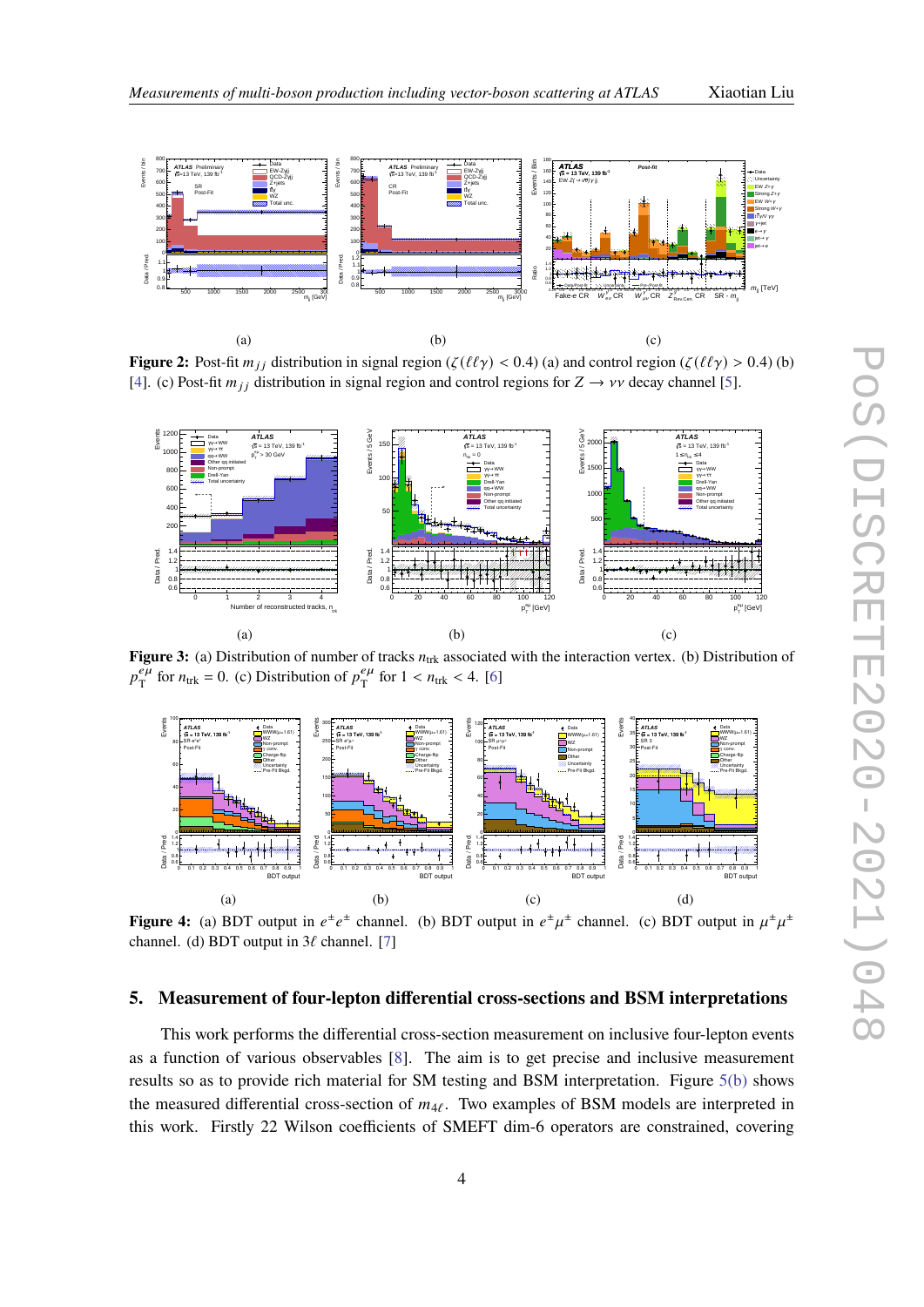effects on Higgs coupling, gauge boson couplings, 4-fermion interactions etc. The observables are scanned respectively to match the most sensitive operators, on which the limit is set. Figure [5\(a\)](#page-4-1) summarizes the limit of each individual operator. Another interpretation is applied on B-L model, which introduces a local  $U(1)_{B-L}$  gauge symmetry with coupling constant g'. The model predicts a  $Z'$  and an exotic Higgs boson  $h_2$ , from the spontaneously symmetry breaking, that mixes with the SM Higgs, with a mixing angle  $\alpha$  [\[8\]](#page-5-7). Differential cross-sections provide 2D parameter limits of the model, shown in Figure  $5(c)$ . x axis logarithmic for  $m_{41}$  > 225 GeV

<span id="page-4-1"></span><span id="page-4-0"></span>

<span id="page-4-2"></span>**Figure 5:** (a) Confidence intervals at 95% CL for SMEFT Wilson coefficients. (b) Differential cross-sections as a function of  $m_{4\ell}$ . (c) Exclusion contour at 95% CL for B-L model in the plane of sin $\alpha$  versus  $m_{h_2}$  for  $m_{Z'} = 35$  GeV and  $g' = 10^{-3}$ . [\[8\]](#page-5-7)

# **6. Combined EFT fit with ATLAS boson differential measurements**

In the field of EFT interpretation, a global fit that combines different analysis results is one of the most important way to improve the constraint power to EFT operators. This work shows an example of performing a global fit with 4 differential measurements at ATLAS [\[9\]](#page-5-8). The measurements include differential cross-section of  $WW$ ,  $WZ$  and VBF  $Z + 2$ jets production with leptonic decay as well as inclusive four-lepton final states as introduced in Section [5.](#page-3-3) SMEFT dim-6 operators are considered and 33 Warsaw basis coefficients are tested. To combine different results, experimental uncertainties and their correlation are studied in detail when constructing the likelihood fitting function [\[9\]](#page-5-8). The EFT limit setting is done simultaneously on all selected EFT operators, which is achieved with Principal Component Analysis (PCA). The linear combinations of Warsaw basis operators with the most significant sensitivity to the measurements are selected. Finally 15 sensitive directions in parameter space are constrained. Both linear model (only the contributions from the interference of SM and EFT included) and full model (all contributions from EFT included) are